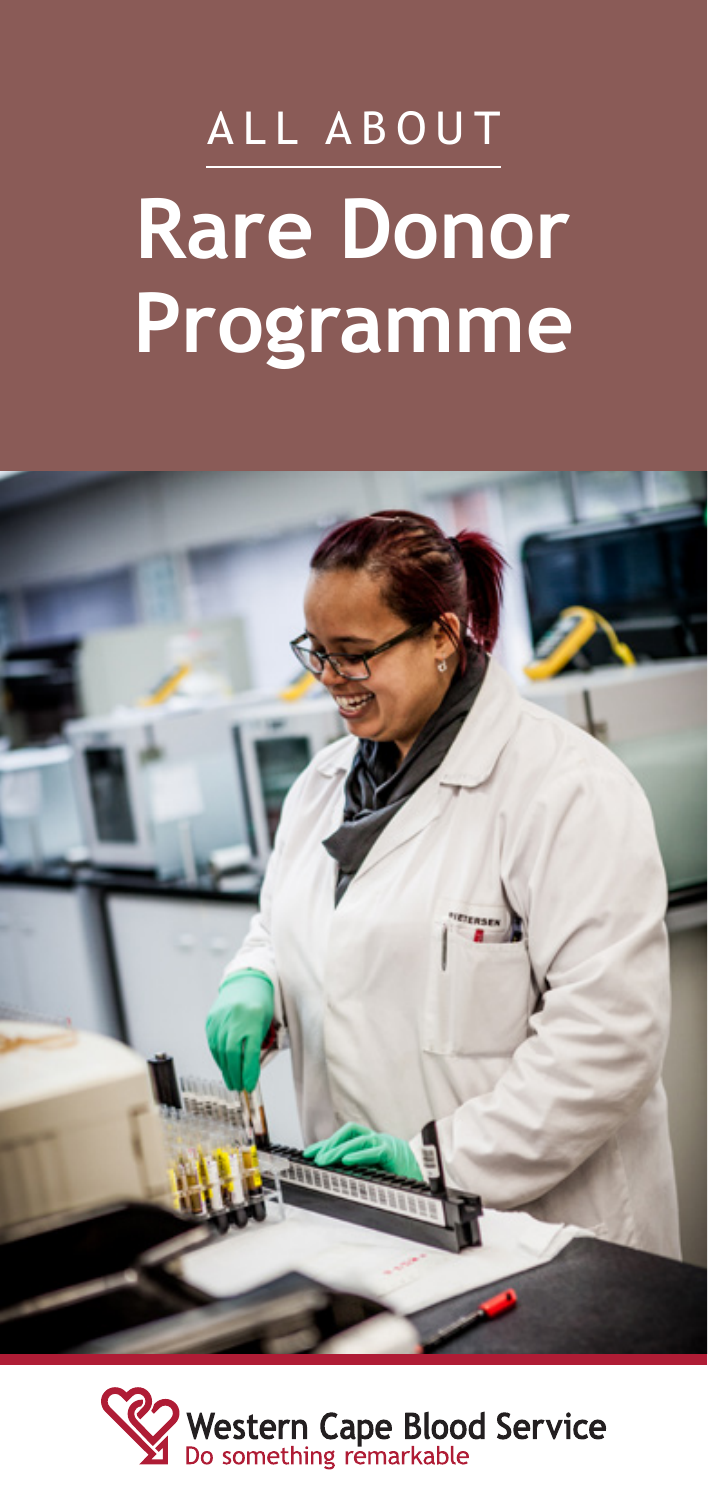# **What is a rare blood type?**

Your blood contains red blood cells. On the surface of those cells are sugar and protein substances called "antigens". Someone has rare blood if they lack common antigens on the red cells or a combination of several more common antigens. This makes the blood unique. Due to certain illnesses or compatibility issues following multiple transfusions, certain patients may need blood from rare donors, because they have produced red cell antibodies. Others are due to an inherited rare antigen typing and require a more specific match. A rare blood donor occurs in 1:100 or 1:1000 or even less.

#### **Rare donors in the Western Cape**

The Western Cape Blood Service (WCBS) currently has a panel of rare donors. The blood donations of these rare donors are stored in a frozen state. Both Blood Services in South Africa have access to this source of rare blood.

WCBS aims to increase our panel of rare donors for use nationally and internationally. This is especially important considering our diverse population. Therefore, the Service is currently extending its testing methods to include DNA testing as an additional tool to identify rare blood types and increase the number of donors on our rare donor panel.

#### **The International Rare Blood Donor Programme**

When a patient needs rare blood for a transfusion, time is of the essence. Finding rare blood is however a time consuming and difficult process.

In aid of this, the International Panel of Rare Blood Donors was established in 1965 by the International Society of Blood Transfusion (ISBT). The day to day running is assigned to the World Health Organisation's (WHO) International Blood Group Reference Laboratory (IBGRL) in Bristol, UK.

The role of the IBGRL is to compile information on rare donors that have been identified at blood donation centres around the world and to make this information available when rare blood is needed. Requests for rare blood are internationally co-ordinated when required.

To learn more about the International Rare Donor Programme, please contact WCBS or visit the ISBT website at www.isbtweb.org.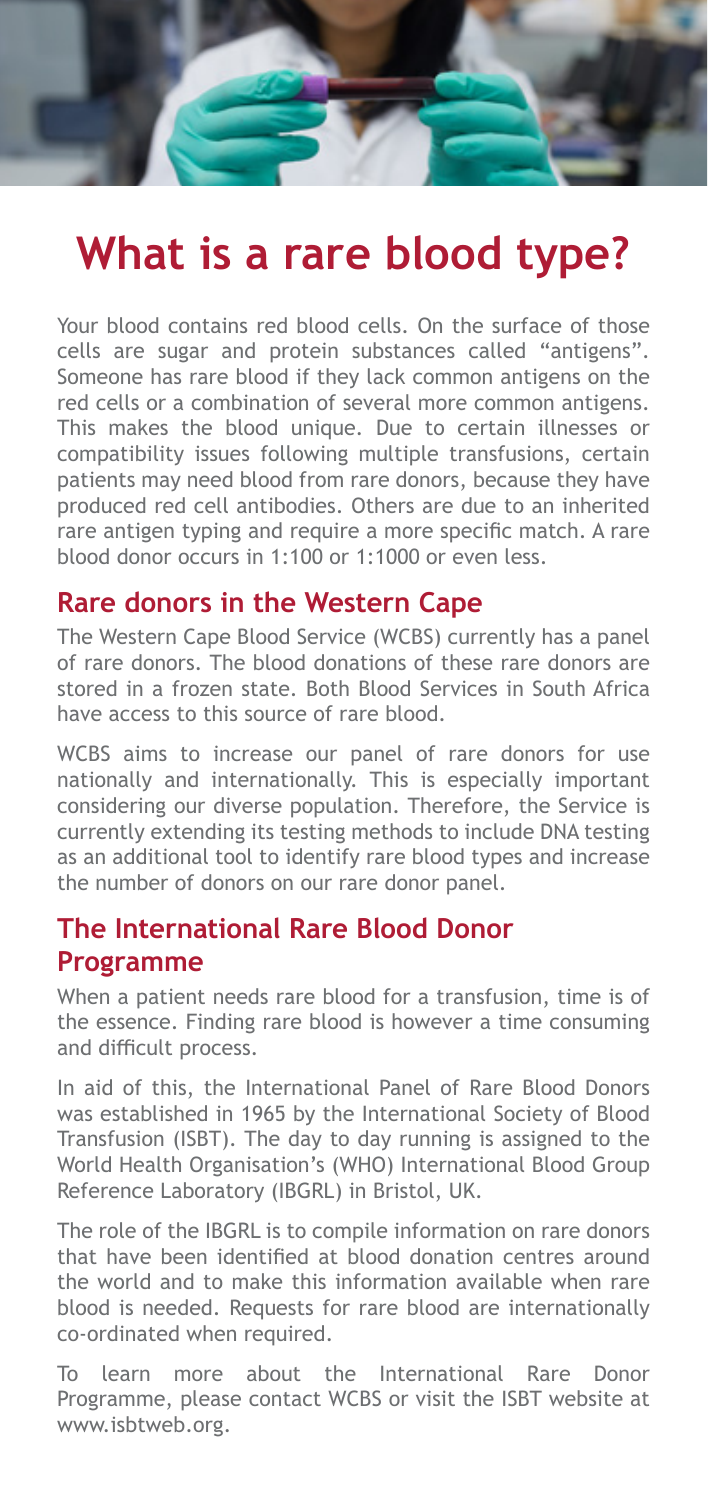

#### **How the process works**

When the local Blood Service is not able to provide the rare blood required for a patient, a search is carried out nationally and if the blood type is not sourced, the International Panel of Rare Blood Donors is contacted to search their database for rare donors whose blood type matches that of the patient.

Once a match is found, the Blood Service is asked to send rare stored blood, or if not available, contact the rare blood donor to donate as soon as possible. If a rare blood donor must be called to come in to donate, time is needed to collect, test and transport the blood.

#### **Why we need YOU**

Blood types are inherited and because of this, a person with a rare blood type may have family members with that same rare blood type. If you are identified as a rare blood donor, please encourage your family members to donate blood. The chances are one in four that the siblings of a person with a rare blood type will have the same rare blood type.

Each unit of rare blood can be frozen in long-term storage facilities for up to ten years, so it will be available for patients when required.